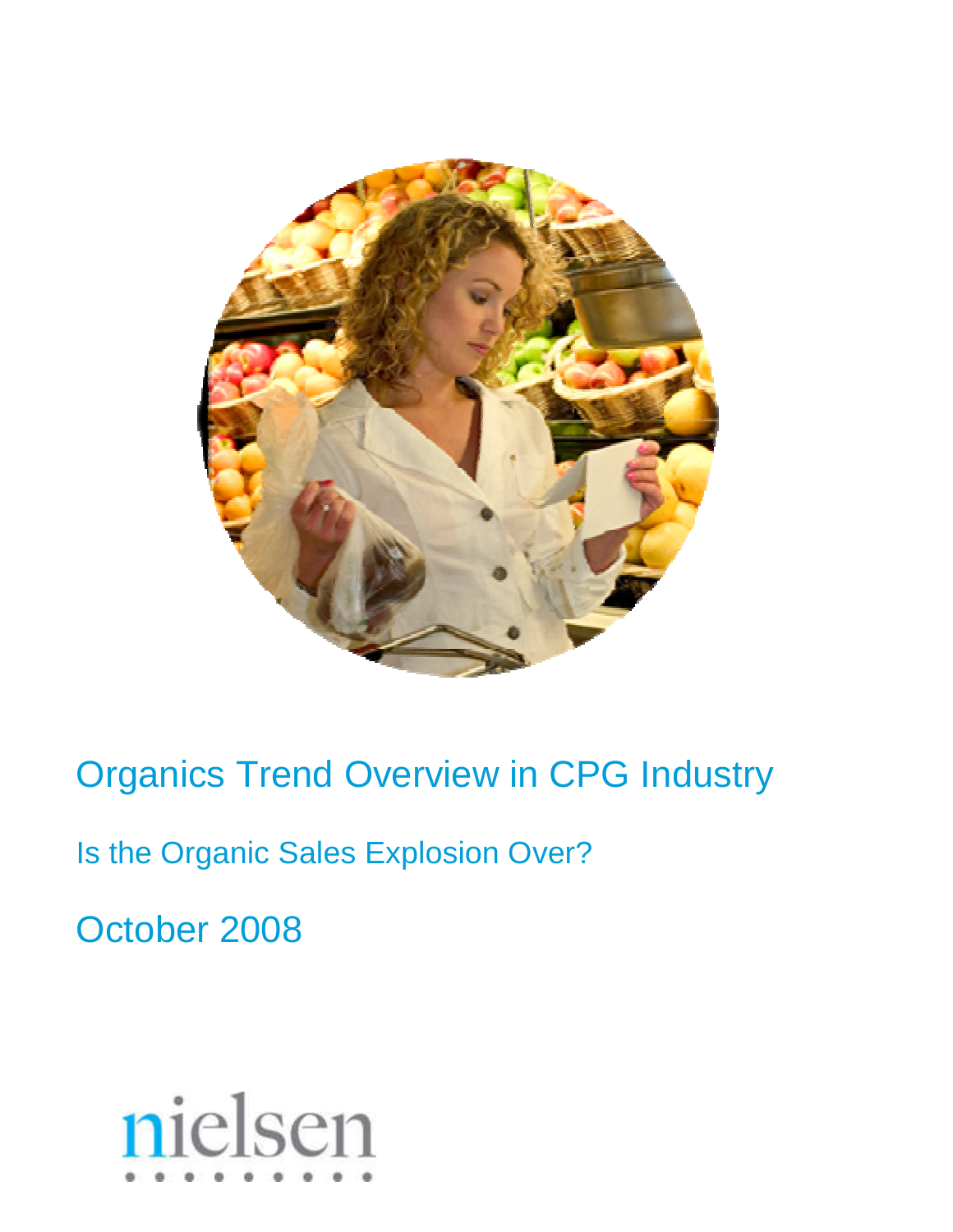## Executive Overview

Not many categories can claim tripling dollar sales over six years and continuing steady growth at rates of 13% to 33%. Organic products, however, can. Despite shrinking wallets and reduced discretionary income for many households, along with significant increases in food, gasoline, healthcare and education costs, organic sales continue to rise and are one of the fast growing market segments within the food industry.

Organic dollar sales total \$4.7 billion and make up 1.3% of all department sales. Organic dollar sales are up 23% and units sales are up 20% vs. one year ago. However, the most recent twelve weeks are illustrating a slight slowdown with growths less than 20%. Latest four weeks (through 9-6-08) are showing growths of only 13% for dollar sales and 8% for unit sales, compared to growths of 23% and 33% for dollar sales two and three years ago respectively for the same timeframe. Organics continue to grow and outpace many categories. However, recent weeks are showing slower growths, possibly a start of an organics growth plateau. It will be interesting to watch future week trends as organics typically dip during December holiday season and regain momentum for New Year's resolutions.

Dry grocery, dairy and fresh produce are the leading departments with the highest organic dollar sales, making up 89% of all organic sales tracked. Nielsen LabelTrends captures organic sales of 76 categories illustrating organic presence in 61% of categories tracked. Organic share of category makes up less than 1% for most categories with organic items, illustrating significant opportunities for new item introductions. Milk and fresh produce are two leading categories for highest organic sales and organic share for both categories is above 5%.

The future for organics shows significant opportunities in many categories and consumer education will become more important as an increased clientele embraces the organic lifestyle. Experts\* believe that by 2025, 68% of U.S. food manufacturers will have one or more organic products and between 13% to 27% of U.S. pantries will stock organic items and eating organics will be mainstream and available in all channels.

\*Based on The Past, Present and Future of the Organic Industry Report by the Organic Trade Association (OTA) in conjunction with Natural Marketing Institute, Nutrition Business Journal, Organic Valley, Packaged Facts, Smucker Quality Beverages, SPINS, Stonyfield Farm, and The Hartman Group.

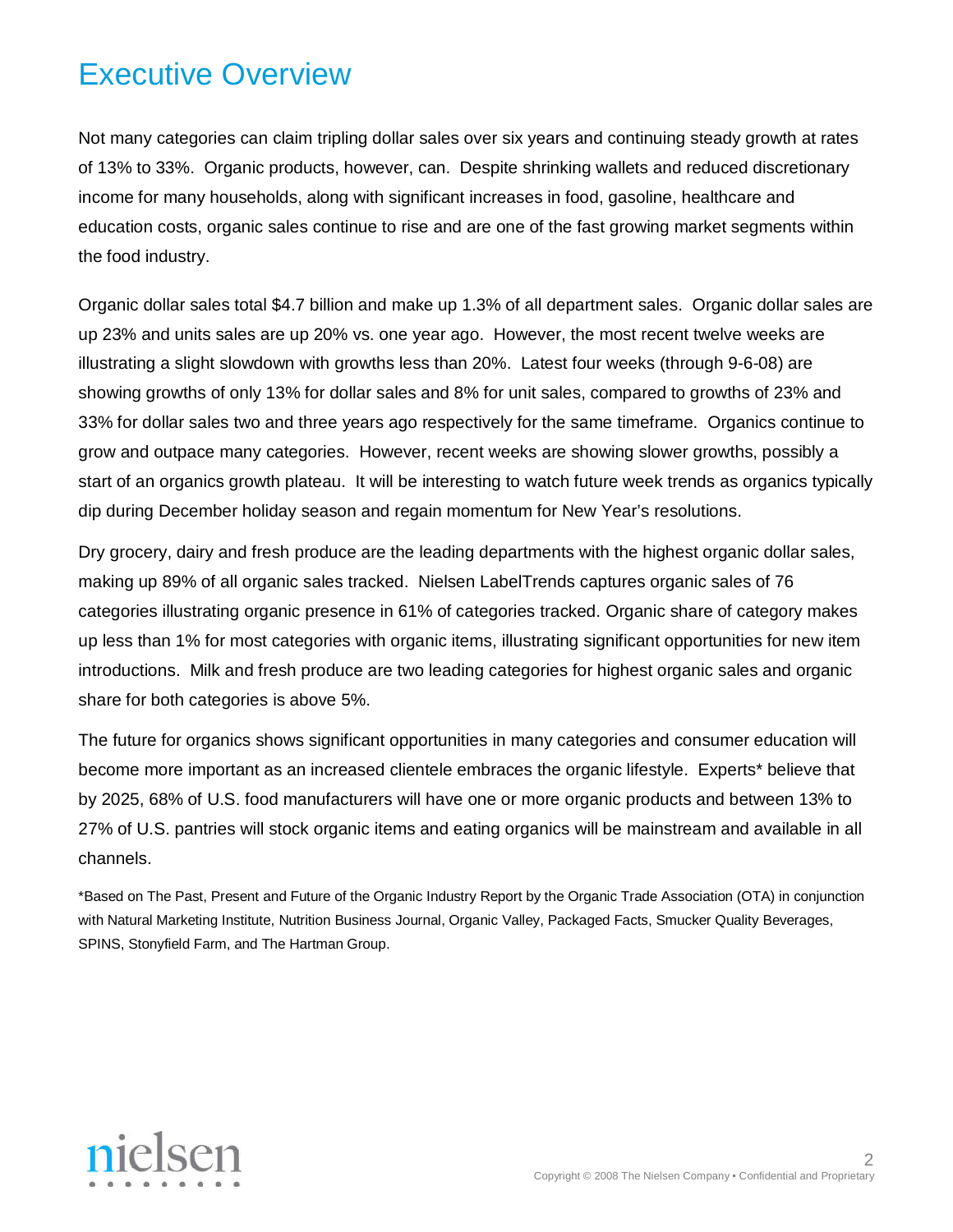# Organics Dollar and Unit Growth

## Organic Sales Continue to Grow Despite Shrinking Wallets but at Slower Rates

Despite a struggling economy with rising commodity and gasoline pricing and declining housing values, organic products have generated continuous growth. Total organic products tracked by Nielsen generated a 23% increase in dollar sales and 20% increase in unit sales over year ago. For the past four years, organic products have been trending at dollar sales growths of 13% to 33% and organic sales have tripled since the year 2002. However, there is a sign of a recent slight slowdown as percent changes were +23% vs. year ago and +26% and +30% for two and three years ago respectively. The latest twelve weeks have been showing dollar sales growths less than 20% with the most recent 4 week at a growth of only +13% (as of 9-6-08).

Organic dollar sales totaled \$4.7 billion for FDM and made up 1.3% of all department sales. The chart below illustrates percent changes for total and organic sales by department along with organic share. Although organics don't comprise a significant percent of sales for the departments, organics growth has significantly surpassed each department's growth.



## Dollar Sales % Change YA

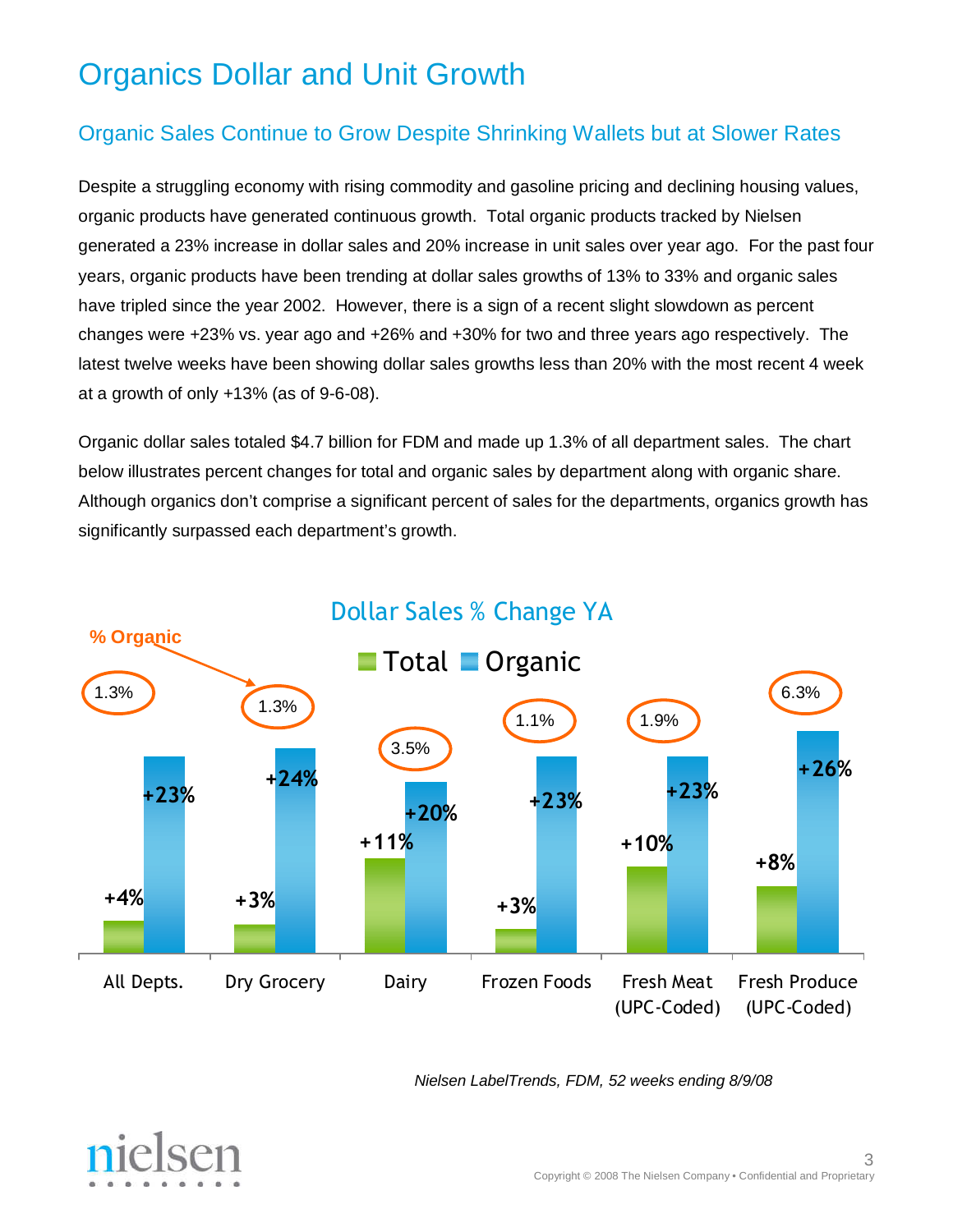# Department Findings for Organic Products

## Dry Grocery, Dairy & Fresh Produce Are Sales Leaders for Highest Organic Dollar Departments

Dry grocery, dairy and fresh produce departments generate the highest organic sales volume and make up 89% of all organic sales tracked. Total organics are showing dollar sales growths of 23%. For comparison, alcoholic beverages surpassed the increase significantly, up 32% since one year ago. Fresh produce department leads all departments in the highest organic share at 6.3% with substantial sales of \$869 million.



Food products in the organic industry make up approximately 95% of all organic sales with the remaining 5% in products such as personal care products, nutritional supplements, fiber, household cleaners, flowers, and pet food. (Source: Organic Trade Association)

|                   |                              | 52 week Organic     | $%$ Chg. | % of Dept.     |
|-------------------|------------------------------|---------------------|----------|----------------|
| <b>Department</b> |                              | <b>Dollar Sales</b> | YA       | <b>Organic</b> |
|                   | 1. Fresh Produce (UPC-coded) | \$869 Million       | $+26%$   | 6.3%           |
| 2.                | Dairy                        | \$1,475 Million     | $+20%$   | 3.5%           |
|                   | 3. Fresh Meat (UPC-coded)    | \$30 Million        | $+23%$   | 1.9%           |
| 4.                | Dry Grocery                  | \$1,836 Million     | $+24%$   | 1.3%           |
|                   | 5. Frozen Foods              | \$339 Million       | $+23%$   | 1.1%           |
|                   | 6. Deli (UPC-coded)          | \$28 Million        | $+27%$   | 0.5%           |
|                   | 7. Packaged Meat             | \$37 Million        | $+25%$   | 0.4%           |
| 8.                | Alcoholic Beverages          | \$24 Million        | $+32%$   | $0.1\%$        |
|                   | 9. HBA                       | \$41 Million        | $+27%$   | 0.1%           |
|                   | <b>TOTAL</b>                 | \$4,680 Million     | $+23%$   | 1.3%           |

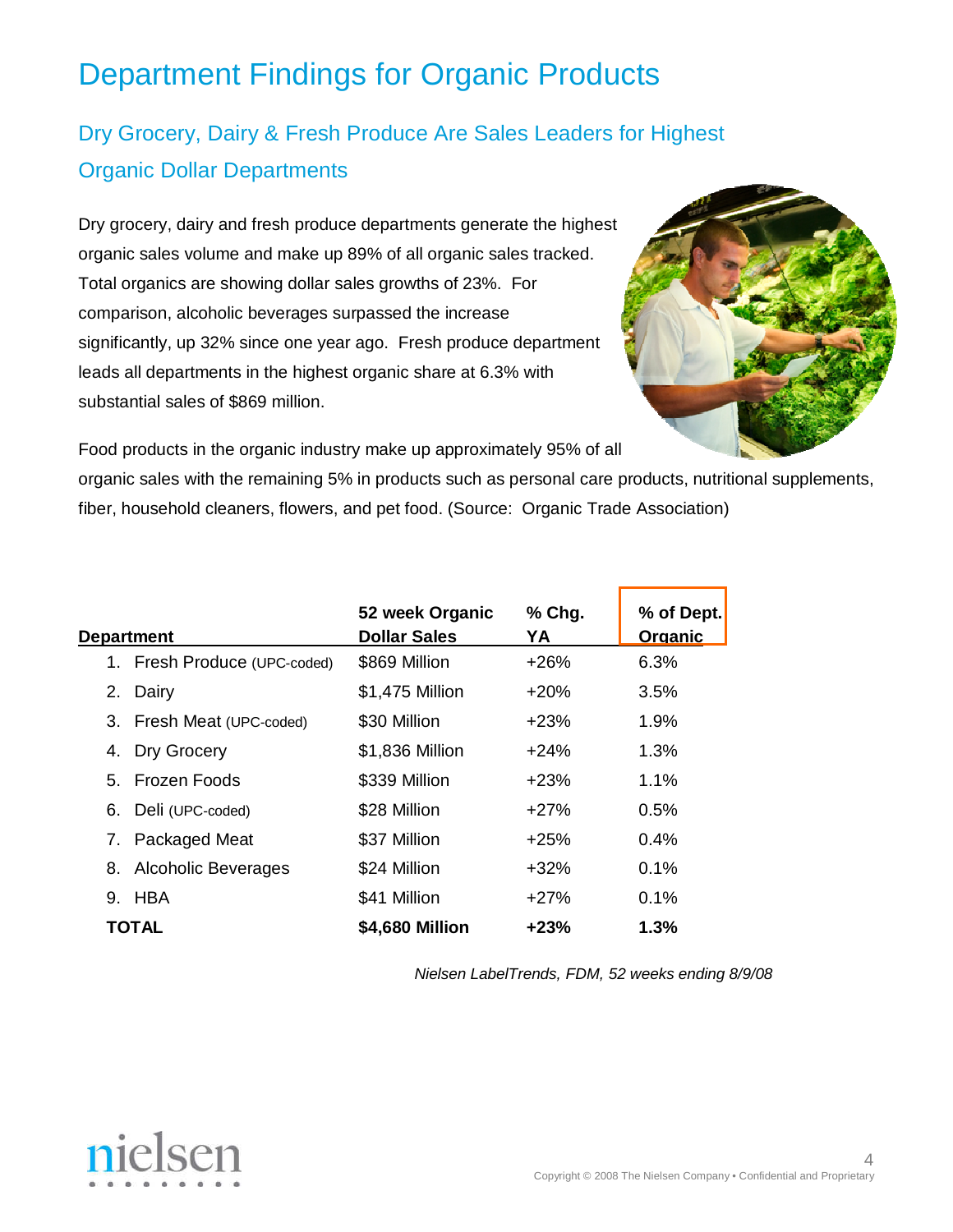# Category Findings for Organic Products

## Milk & Fresh Produce Are Organic Sales Leaders

Approximately 19% of U.S. adults are weekly organic users and categories that continue to be of high interest to consumers are dairy, fruits and vegetables, prepared foods, meats, breads and juices. (The Hartman Group, The Many Faces of Organic, 2008).

The list below outlines the top fifteen categories with the highest organic dollar sales. Milk and fresh produce lead the organic dollar contribution by far, making up 40% of all organic sales tracked. Canned vegetables, eggs, coffee and tea have seen the highest sales percent changes within these top categories. Categories with lower organic dollar sales but significant increases since year ago include baking mixes, pickles/olives/relishes, carbonated beverages, nuts, dairy snacks/spreads/dip, breakfast foods and ice cream. Overall 17 out of 76 categories (22%) have generated remarkable growth above 50%. Healthy gains in many categories illustrate a need and demand for new item representation. Organic product consumption has become a lifestyle for millions of people worldwide and although the most recent weeks are showing a slight slow down we don't anticipate the organics growths to flatten out anytime soon.

| <u>Category</u>                               | 52 week Organic<br><b>Dollar Sales</b> | % Chg.<br>YA | % of Total Organic<br><b>Sales Tracked</b> |
|-----------------------------------------------|----------------------------------------|--------------|--------------------------------------------|
| <b>Total Organics</b>                         | \$4,680 Million                        | $+23%$       | 100%                                       |
| 1. Milk                                       | \$1,018 Million                        | +18%         | 21.8%                                      |
| 2. Fresh Produce (UPC-coded)                  | \$869 Million                          | $+26%$       | 18.6%                                      |
| Snacks<br>3.                                  | \$200 Million                          | $+13%$       | 4.3%                                       |
| Cereal<br>4.                                  | \$185 Million                          | +12%         | 4.0%                                       |
| Yogurt<br>5.                                  | \$180 Million                          | $+21%$       | 3.8%                                       |
| <b>Baby Food</b><br>6.                        | \$167 Million                          | $+23%$       | 3.6%                                       |
| <b>Frozen Prepared Foods</b><br>7.            | \$153 Million                          | $+18%$       | 3.3%                                       |
| 8. Eggs                                       | \$142 Million                          | +29%         | 3.0%                                       |
| 9. Soup                                       | \$139 Million                          | $+17%$       | 3.0%                                       |
| 10. Bread & Baked Goods                       | \$104 Million                          | $+17%$       | 2.2%                                       |
| 11. Condiments/Gravies/Sauce                  | \$95 Million                           | $+11%$       | 2.0%                                       |
| 12. Juices Drinks - Shelf Stable \$78 Million |                                        | $+25%$       | 1.7%                                       |
| 13. Canned Vegetables                         | \$72 Million                           | $+36%$       | 1.5%                                       |
| 14. Coffee                                    | \$70 Million                           | +27%         | 1.5%                                       |
| 15. Tea                                       | \$70 Million                           | $+28%$       | 1.5%                                       |

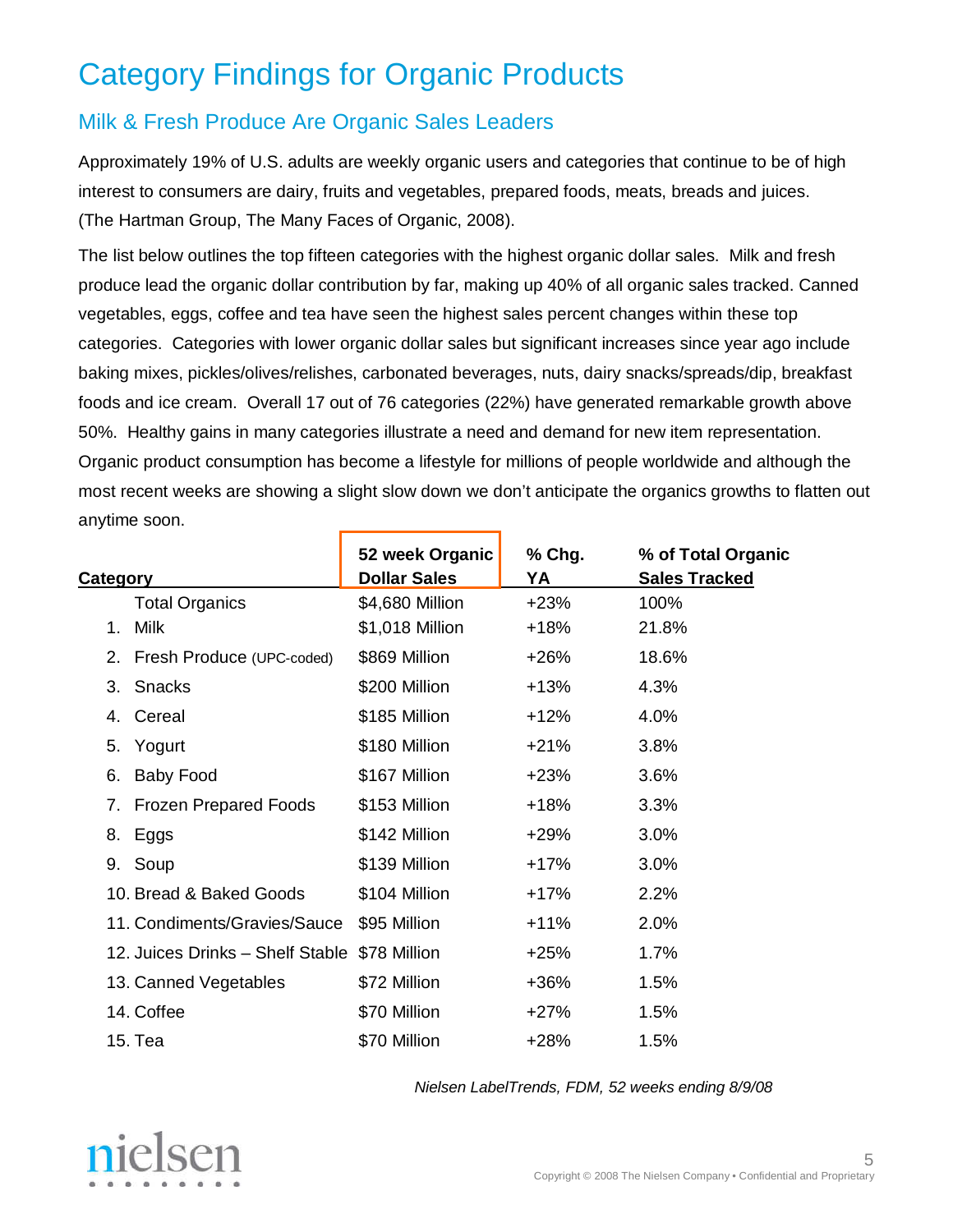#### Organic Products Make up Less than 1% Share for Most Categories

The chart below illustrates categories with the highest dollar volume organic share of category. Only four categories out of 76 with organic products generated over 5% organic category share. Most categories (42 categories) fell under 1% and 25 categories generated between 1-3% organic share. Low organic shares definitely show areas of opportunity as consumers turn to organics for its benefits including more nutritional value, less pesticides and the support for sustainable agriculture. Milk, fresh produce and non carbonated drinks have the highest organic share of categories while breakfast foods, dried fruit and jams/jellies/spreads have generated the largest increase in dollar sales since one year ago within these top share categories.

In 2007 a total of 2,968 organic food and beverage items were introduced and made up 6.2% of all new item introductions for those categories. Only one health and wellness characteristic, items coded as Natural, surpassed the number of new SKUs at 4,533 and made up 9.5% of all new items within food and beverage.

| <b>Rank</b> | <b>Category</b>             | <b>Organic Dollar</b><br><b>Sales</b> | % Chg. YA | <b>Organic Share</b><br>of Category |  |
|-------------|-----------------------------|---------------------------------------|-----------|-------------------------------------|--|
| 1.          | <b>Milk</b>                 | \$1,018 Million                       | $+18%$    | 7.5%                                |  |
| 2.          | Fresh Produce (UPC-coded)   | \$869 Million                         | $+26%$    | 6.3%                                |  |
| 3.          | Soft Drinks - Non Carb      | \$67 Million                          | $+4%$     | 6.1%                                |  |
| 4.          | Yogurt                      | \$180 Million                         | $+21%$    | 5.0%                                |  |
| 5.          | <b>Baby Food</b>            | \$167 Million                         | $+23%$    | 4.4%                                |  |
| 6.          | Eggs                        | \$142 Million                         | $+29%$    | 4.1%                                |  |
| 7.          | Dessert/Fruit/Toppings Froz | \$40 Million                          | +36%      | 3.6%                                |  |
| 8.          | Soup                        | \$139 Million                         | $+17%$    | 3.3%                                |  |
| 9.          | <b>Dried Fruit</b>          | \$34 Million                          | +46%      | 3.0%                                |  |
| 10.         | Jams/Jellies/Spreads        | \$52 Million                          | $+45%$    | 2.9%                                |  |
| 11.         | Tea                         | \$70 Million                          | $+28%$    | 2.8%                                |  |
| 12.         | Cereal                      | \$185 Million                         | $+12%$    | 2.5%                                |  |
| 13.         | <b>Breakfast Foods</b>      | \$56 Million                          | +60%      | 2.4%                                |  |
| 14.         | Flour                       | \$12 Million                          | $+37%$    | 2.4%                                |  |
| 15.         | <b>Canned Vegetables</b>    | \$72 Million                          | +36%      | 2.2%                                |  |

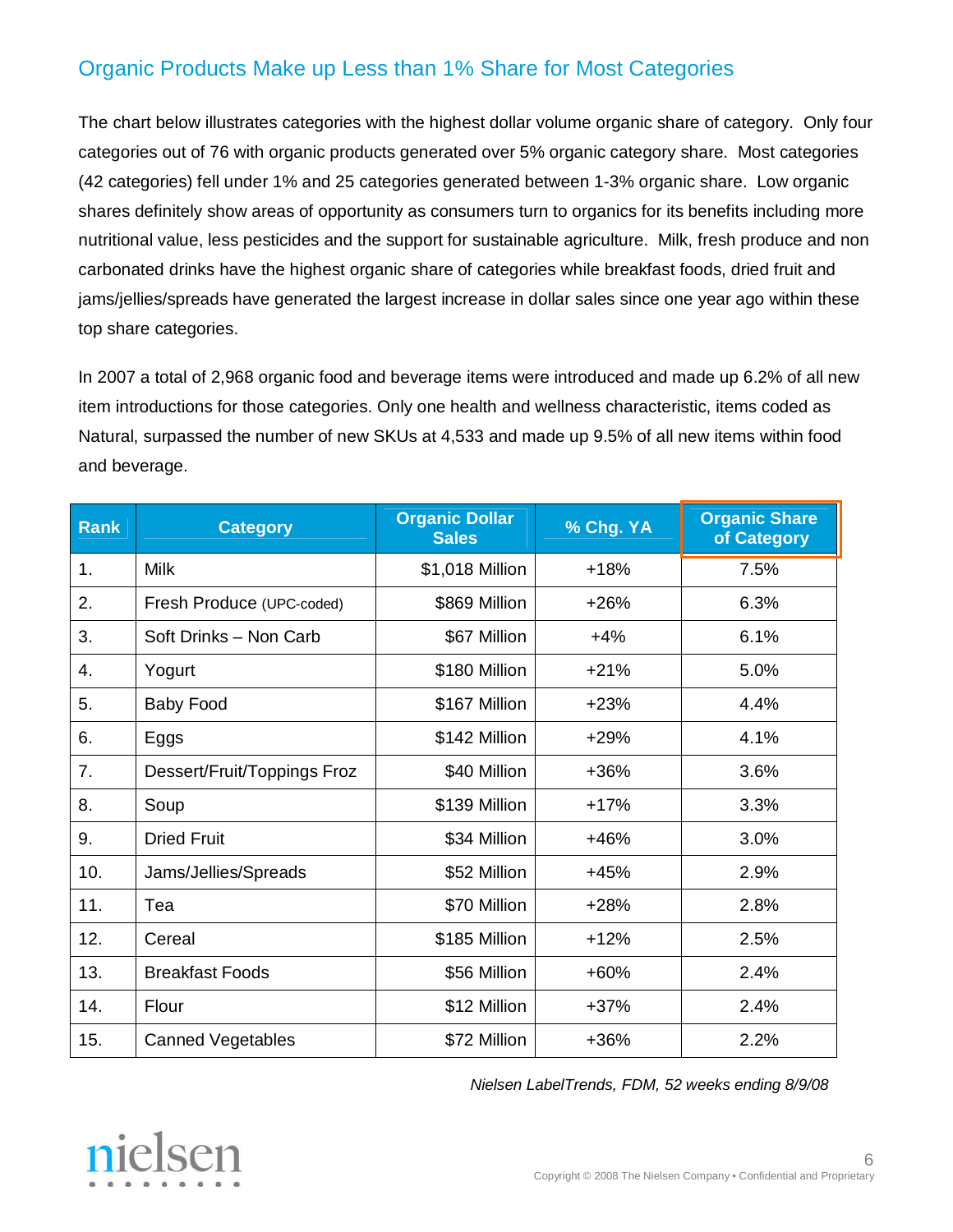#### Organic Pricing is Higher than Non-Organic Version but Price Gaps Differ

Organic products are almost always higher priced than the comparable non-organic product and the price gap differs across categories, manufacturers, products and even sizes. An analysis of the top dollar selling item vs. comparable non-organic version yielded the following results however please keep in mind that these are solely the observations based on a limited sample of items within the following six categories, excluding private label products.

|                                           |         | <b>Average Retail Price</b> |           | Organic              |
|-------------------------------------------|---------|-----------------------------|-----------|----------------------|
| Category                                  | Organic | Non-Organic                 | Price Gap | <b>Price Premium</b> |
| Whole Milk, 1/2 gallon                    | \$3.74  | \$2.47                      | \$1.28    | $+52%$               |
| Baby Strained Food, sweet potato, 3.5 oz. | \$1.46  | \$1.07                      | \$0.39    | $+36%$               |
| Eggs, dozen                               | \$3.98  | \$2.69                      | \$1.28    | $+48%$               |
| Tomato Sauce, 15 oz.                      | \$1.82  | \$0.90                      | \$0.92    | $+102%$              |
| Chicken Soup Broth, 32 oz.                | \$3.14  | \$2.61                      | \$0.54    | $+21%$               |
| Ground Coffee, 12 oz.                     | \$8.95  | \$7.34                      | \$1.61    | $+22%$               |

Nielsen LabelTrends, FDM, 52 weeks ending 9/6/08

#### Private Label Organic Trends

Overall 20% of organic sales are private label (PL) and organics generate 1.9% share of private label food and beverage sales. Organics also generate 1.9% share of branded food and beverage sales. The top ten private label organic items are all dairy and produce items. Nuts, carbonated beverages, unprepared frozen meat & seafood, packaged meat, jams/jellies/spreads, frozen dessert/fruit/toppings, canned vegetables, eggs and fresh produce are all categories with high private label organic presence.

Private label organics are under-developed for some categories and well-developed for others when comparing organic share of total food & beverage products for PL and branded.

| Category                     | Organic Share of Category<br>PL | <b>Brand</b> |                           | 16% of all branded milk                                                                                                 |
|------------------------------|---------------------------------|--------------|---------------------------|-------------------------------------------------------------------------------------------------------------------------|
| <b>Organic Milk</b>          | 1.9%                            | 16.0%        |                           | is organic and only                                                                                                     |
| Organic Yogurt               | 2.7%                            | 5.3%         | <b>Under-developed PL</b> | 1.9% of PL milk is                                                                                                      |
| Organic Eggs                 | 2.0%                            | 9.6%         |                           | organic.                                                                                                                |
| <b>Organic Fresh Produce</b> | 13.1%                           | 5.1%         |                           |                                                                                                                         |
| <b>Organic Snacks</b>        | 4.0%                            | 1.7%         | <b>Well-developed PL</b>  |                                                                                                                         |
| Organic Baby Food            | 9.5%                            | 4.3%         |                           |                                                                                                                         |
| nielsen                      |                                 |              |                           | Nielsen LabelTrends, FDM, 52 weeks ending 9/6/08<br>Copyright © 2008 The Nielsen Company . Confidential and Proprietary |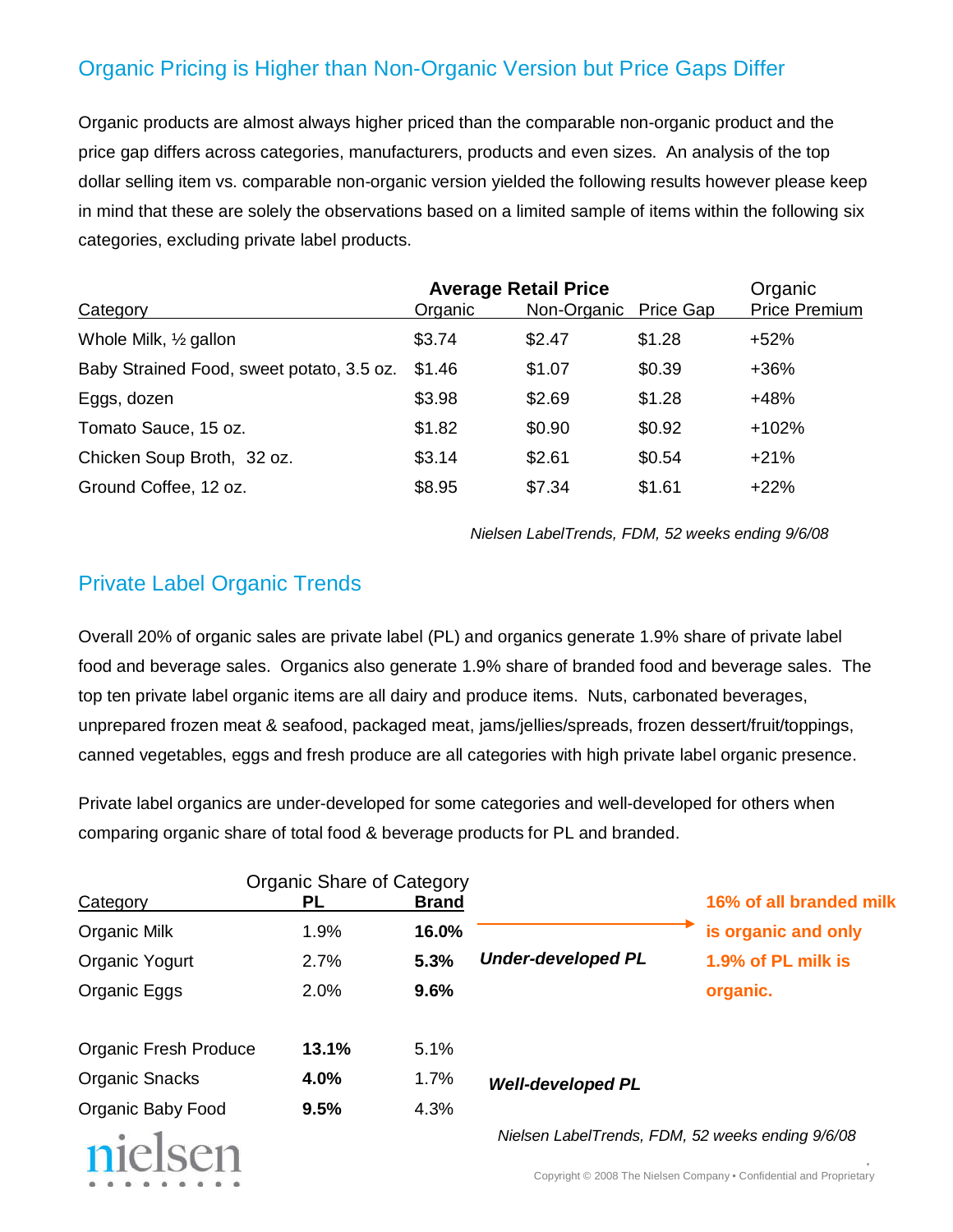## Organic Comparison to Other Health & Wellness Claims

#### Organic Growth Surpasses Other H&W Claims but Sales Relatively Small

Organics have generated one of the largest sales increases among all the health and wellness claims when compared to sales four years ago. The chart illustrates significant dollar volume claims and the growths they experienced one and four years ago. Even though organics are showing significant growth along with probiotic, antioxidants, genetic modification and sterol claims, organic dollar sales are relatively low when compared to other claims such as fat presence or natural. Items with Fat Presence (reduced fat, absence of specific fat, fat free) make up the largest dollar volume at \$46.8 billion, followed by Natural products at \$21.9 billion and Calorie Presence (reduced calories, no calories) at \$17.3 billion.



## Dollar Sales % Change for Health & Wellness Claims

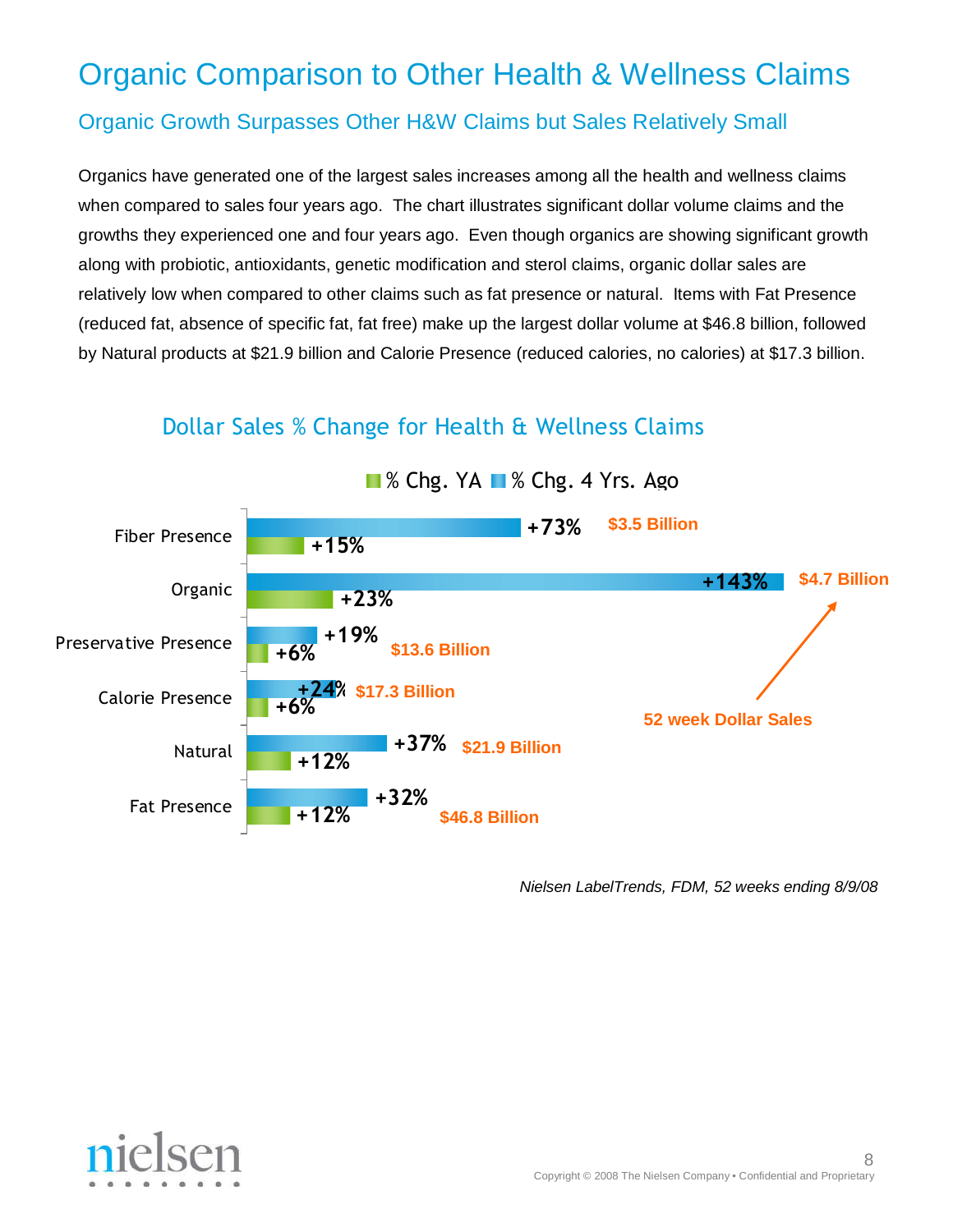## Five Years of Organic Sales Trends

#### Organic Sales Have Grown Considerably over the Years

The chart depicts five years of steady growth in the organic movement. There is not much seasonality in organic foods although small spikes can be observed at the beginning of the year showing that consumers make promises to eat healthier and turn to organic consumption. Recent weeks illustrate slower organic growths, possibly the start of an organic plateau.



## Organic Dollar Sales Trends

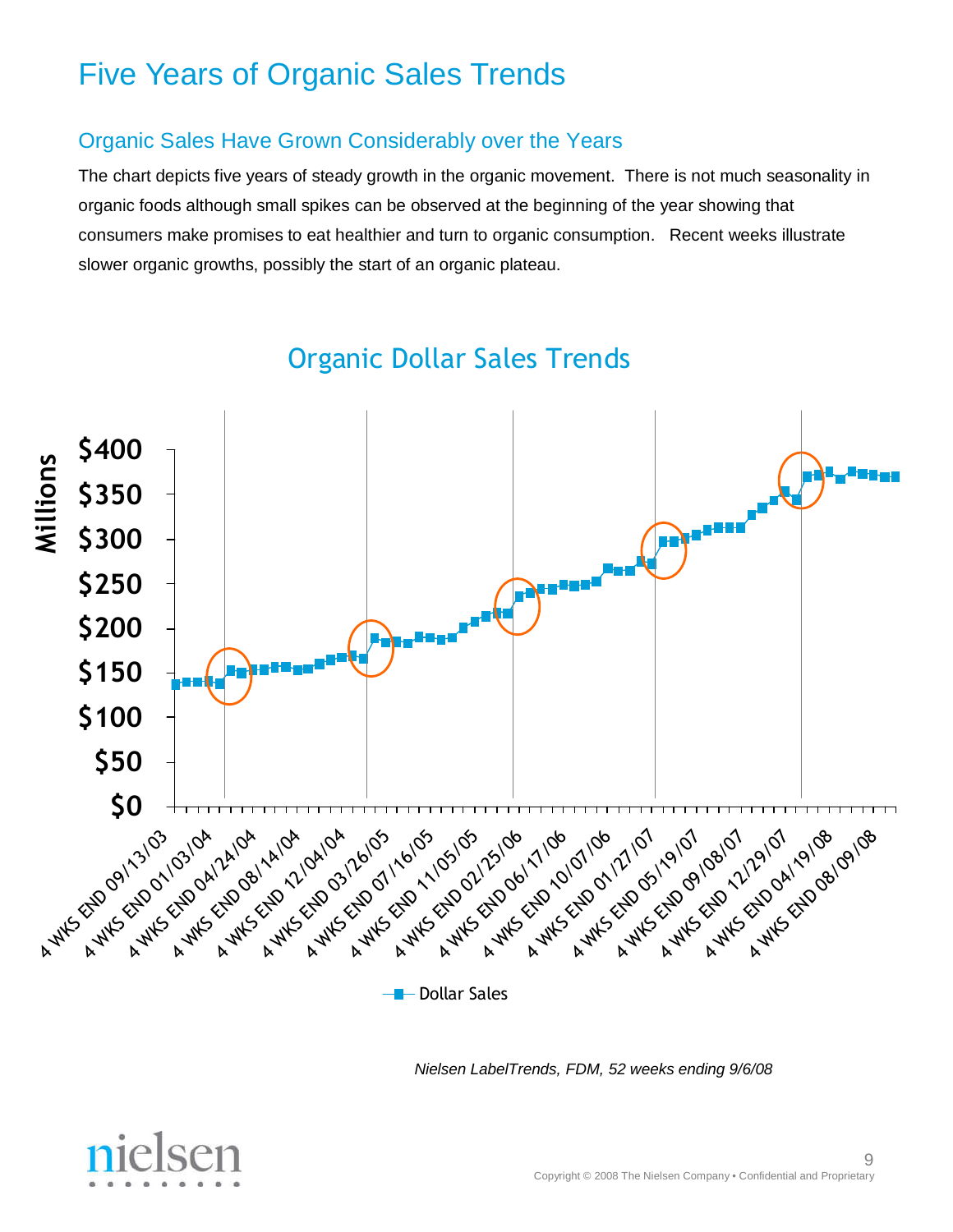Organics dollar sales percent changes have seen significant spikes and dips throughout the years. The recent 12 weeks illustrate smaller gains than we have seen in the past years. Both units and sales increases are at the lowest increase levels. We will continue monitoring organic trends to analyze if organics will continue growths above +20% or if we will start seeing growths around 5% to 10% as some experts predict. It may be too soon to state that the CPG industry has reached an organic plateau however we are definitely seeing less aggressive growths.



Organic Unit & Sales % Chg.

Nielsen LabelTrends, FDM, 52 weeks ending 9/6/08

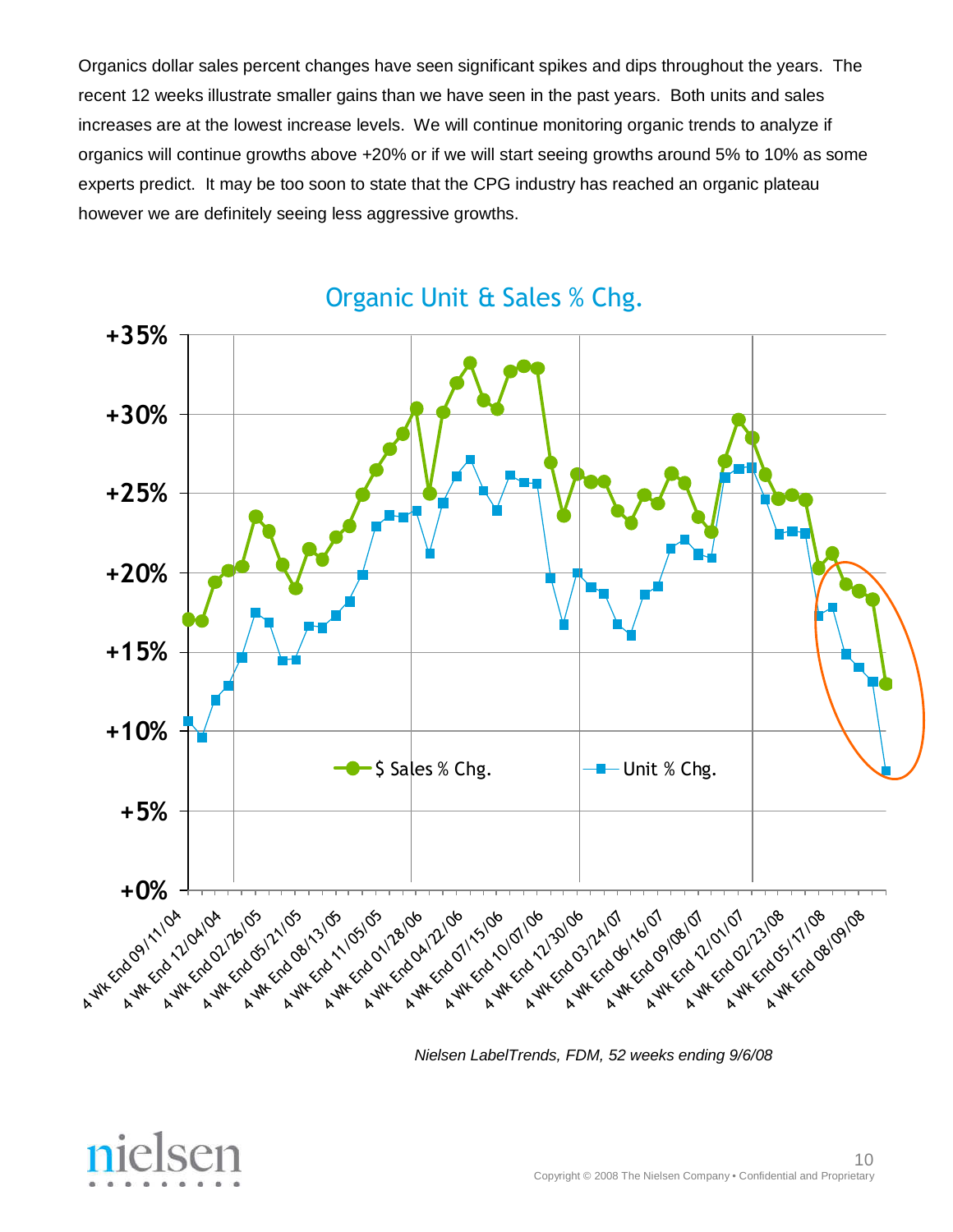## Future of Organics

## Future Trends as Envisioned by Organic Trade Association in Conjunction with Other Leading Experts

#### **In the year 2025 . . . .**

- The organic industry will continue to grow and thrive at a steady rate over the next 20 years, but at a slower pace than the current 20 percent average annual sales growth.
- The average consumer household in 2025 will contain at least one, if not many, organic products on a regular basis. This includes not only food items but organic clothing, household cleaning products and personal care items.
- All organizations agree that by 2025, organic products will be sold anywhere and everywhere. Increased sales in restaurants were mentioned by more than one as a trend that will continue to 2025.
- The overall increase in organic sales and acceptance should also translate into increased organic acreage.
- Younger shoppers will continue to find organic food of interest, especially as Gen Xers continue to pass down their belief systems. Ethnic shoppers including Asian Americans and Hispanic Americans will also continue to be more likely to be organic shoppers, in proportion to their representation in the population.
- Government support of organic agriculture will be crucial to maintain the industry's growth potential. The group feels that the U.S. government needs to support farmers in their transition to organic production, and must continue to enforce the standards to minimize consumer confusion.

Many experts believe that shopping for organic products will be commonplace by 2025 and not reserved for an organic niche clientele. Many envision that most products will have an organic version and that organic products of all types will be accepted and routine in consumers diets. Many believe that organic sales will slow down to about **5% to 10% yearly growth** and that organics can't sustain +20% increases year after year. Natural Marketing Institute estimates that organics will taper off to a 10% growth by 2008 or 2009 and approximately 5% by 2020. It is estimated that **organics will comprise 13% to 27% of U.S. pantries** and 68% of U.S. food companies will have one or more organic product offering. It is expected that organic clothing can reach up to 10% of all apparel purchases and non food grocery items around 9% by the year 2025. Categories such as meat, processed foods, baby food, alcohol, "stage of life foods" (pregnancy, nursing, puberty, senior) are expected to generate significant increases.

Source: Organic Trade Association

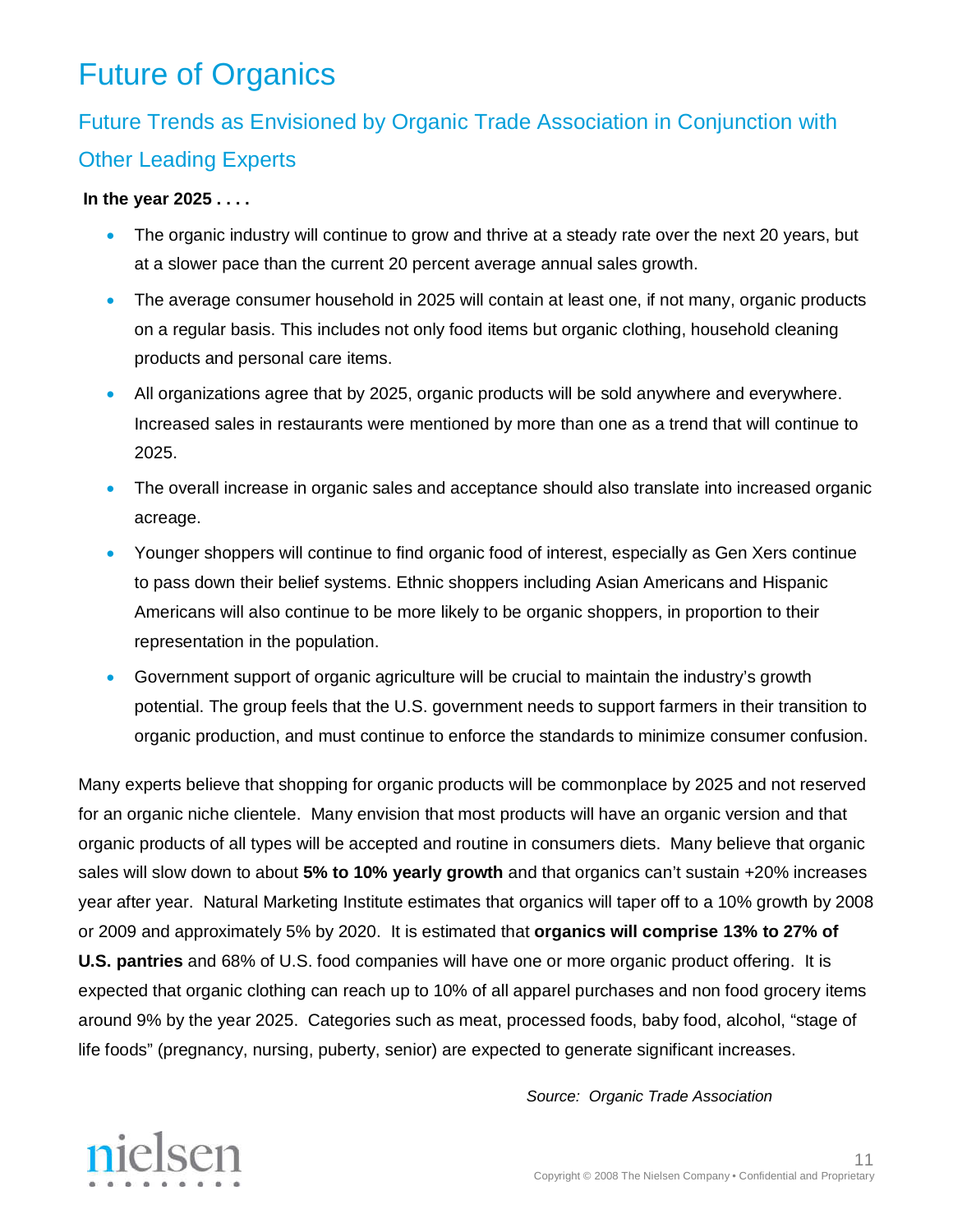# Consumer Dynamics

Below are some interesting points about a typical organics consumer:

- Naturalites Segment of LOHAS 19% of U.S. population or **40 million people** are focused on natural/organic consumer packaged goods with a strong health focus when it comes to foods/beverages
- Annual household income of \$86,000/year 22% higher than the national average
- Spend an average of \$127 on their weekly household grocery bill 10% higher than the national norm of \$115
- Young, affluent, and big spenders on groceries
- 19% more likely than the national average to be ages 18-34 and 13% more likely to have two or more children at home
- Hispanics are less likely to purchase organic products, African Americans are more likely to purchase organics in certain markets
- Consumers in markets in the Northeast and on the West coast are more likely to purchase organic products and markets like Boston, Hartford, New York, San Francisco, Portland and Seattle are huge organic markets

Affluent suburban spreads have the highest index for organic consumption, especially for start up families with children under six.

| <b>Organics Consumer Total Consumption BehaviorScape Framework</b>           |                                            |                                        |                          |                                         |                                                 |                              |              |
|------------------------------------------------------------------------------|--------------------------------------------|----------------------------------------|--------------------------|-----------------------------------------|-------------------------------------------------|------------------------------|--------------|
| <b>LifeStyle</b>                                                             |                                            |                                        |                          |                                         |                                                 |                              |              |
| <b>BehaviorStage</b>                                                         | Cosmopolitan<br><b>Centers</b>             | Affluent<br>Suburban<br><b>Spreads</b> | Comfortable<br>Country   | <b>Struggling</b><br><b>Urban Cores</b> | <b>Modest</b><br><b>Working</b><br><b>Towns</b> | <b>Plain Rural</b><br>Living | <b>Total</b> |
| <b>Start - Up Families</b><br>HHs with Young Children Only < 6               | 219                                        | 247                                    | 146                      | 115                                     | 135                                             | 106                          | 161          |
| <b>Small Scale Families</b><br>Small HHs with Older Children 6+              | 118                                        | 150                                    | 92                       | 75                                      | 86                                              | 73                           | 98           |
| <b>Younger Bustling Families</b><br>Large HHs with Children $(6+)$ , HOH <40 | 118                                        | 134                                    | 106                      | 70                                      | 91                                              | 83                           | 98           |
| <b>Older Bustling Families</b><br>Large HHs with Children (6+), HOH 40+      | 111                                        | 146                                    | 104                      | 58                                      | 85                                              | 73                           | 101          |
| <b>Young Transitionals</b><br>Any size HHs, No Children, < 35                | 135                                        | 148                                    | 93                       | 79                                      | 88                                              | 76                           | 101          |
| <b>Independent Singles</b><br>1 person HHs, No Children, 35 - 64             | 105                                        | 126                                    | 86                       | 81                                      | 83                                              | 59                           | 88           |
| <b>Senior Singles</b><br>1 person HHS, No Children, 65+                      | 69                                         | 81                                     | 53                       | 62                                      | 48                                              | 42                           | 55           |
| <b>Established Couples</b><br>2+ person HHs, No Children, 35 - 54            | 142                                        | 156                                    | 114                      | 99                                      | 100                                             | 78                           | 115          |
| <b>Empty Nest Couples</b><br>2+ person HHs, No Children, 55 - 64             | 119                                        | 162                                    | 105                      | 71                                      | 85                                              | 78                           | 108          |
| <b>Senior Couples</b><br>2+ person HHs, No Children, 65+                     | 100                                        | 85                                     | 92                       | 59                                      | 80                                              | 69                           | 81           |
| Total                                                                        | 123<br>$\binom{n}{k}$ High $\binom{4k}{k}$ | 145                                    | 100<br>$High: 120 - 140$ | 78                                      | 87                                              | 72                           | 100          |

Very High: 150+ **High: 120** - 1



#### Source: Spectra (07C), Homescan Product Library 2007